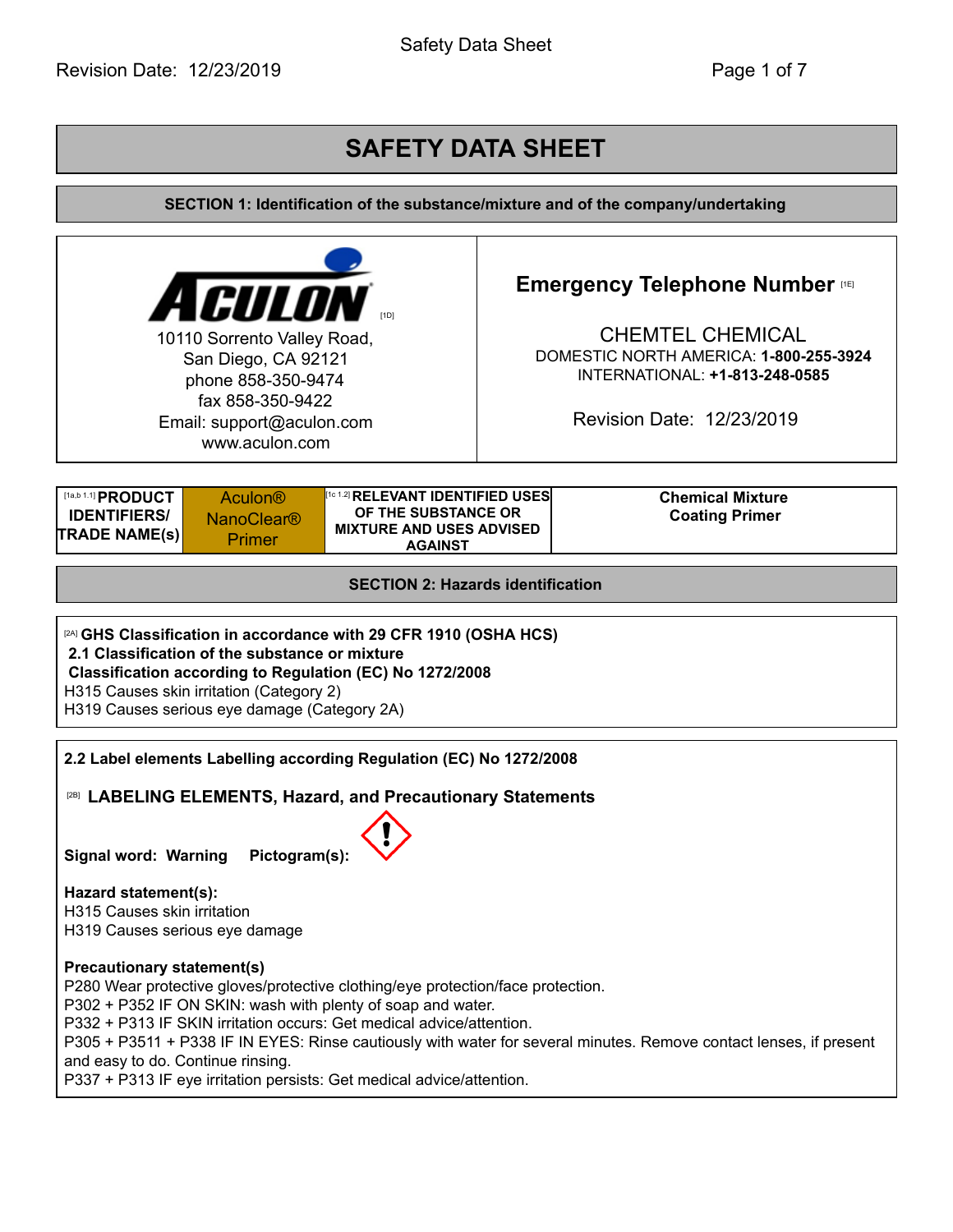# [2C]**HAZARDS NOT OTHERWISE CLASSIFIED:** none known

#### [2D] **INGREDIENTS OF UNKNOWN ACUTE TOXICITY >/= 1%:**

## **SECTION 3: Composition/information on ingredients**

| <sup>[3a,b,d]</sup> CHEMICAL NAME/SYNONYMS | <sup>[3C]</sup> CAS NUMBER | <b>EINECS NO.</b> | CONC.*      |
|--------------------------------------------|----------------------------|-------------------|-------------|
| Water                                      | 7732-18-5                  |                   | $85 - 95\%$ |
| Pentasodium triphosphate                   | 7758-29-4                  |                   | 5%          |
| <b>Borax</b>                               | 1330-43-4                  |                   | 3%          |
| Sodium polynaphthalenesulfonate            | 9084-06-4                  |                   | 3%          |
|                                            |                            |                   |             |

\* The specific chemical identity and/or percentage of this material has been withheld as a trade secret.

#### **SECTION 4: First aid measures**

| [4a] <b>INHALATION</b>   | If breathed in, move person into fresh air. If not breathing, give artificial respiration. Consult a                              |
|--------------------------|-----------------------------------------------------------------------------------------------------------------------------------|
|                          | lphysician.                                                                                                                       |
|                          | [4a] <b>SKIN CONTACT</b> Immediately flush skin with plenty of water (using soap, if available). If symptoms develop and persist, |
|                          | get medical attention.                                                                                                            |
|                          | $ ^{4a}$ EYE CONTACT Rinse thoroughly with plenty of water for at least 15 minutes and consult a physician.                       |
|                          |                                                                                                                                   |
| [4a] <b>INGESTION</b>    | Do NOT induce vomiting. Never give anything by mouth to an unconscious person. Rinse mouth with                                   |
|                          | water. Consult a physician.                                                                                                       |
| <sup>[4b]</sup> MOST     | The most important known symptoms and effects are described in the labelling (see section 2) and/or                               |
| <b>IMPORTANT</b>         | lin section 11                                                                                                                    |
| <b>SYMPTOMS &amp;</b>    |                                                                                                                                   |
| <b>EFFECTS</b>           |                                                                                                                                   |
| <b>[4c] NDICATION OF</b> | Treat symptomatically and supportively.                                                                                           |
| <b>ANY IMMEDIATE</b>     |                                                                                                                                   |
| <b>MEDICAL</b>           |                                                                                                                                   |
| <b>ATTENTION AND</b>     |                                                                                                                                   |
| <b>SPECIAL</b>           |                                                                                                                                   |
| TREATMENT                |                                                                                                                                   |
| <b>NEEDED</b>            |                                                                                                                                   |

#### **SECTION 5: Firefighting measures**

| [5a] SUITABLE/<br><b>UNSUITABLE</b><br><b>EXTINGUISHING</b><br><b>MEDIA</b> | Use water spray, alcohol-resistant foam, dry chemical or carbon dioxide.                                                                                                        |
|-----------------------------------------------------------------------------|---------------------------------------------------------------------------------------------------------------------------------------------------------------------------------|
| [5b] SPECIFIC                                                               | This product is an aqueous mixture which will not burn. If evaporated to dryness, the solid                                                                                     |
| <b>HAZARDS IE</b><br><b>HAZARDOUS</b>                                       | residue may pose a moderate fire hazard.                                                                                                                                        |
| <b>COMBUSTION</b><br><b>PRODUCTS</b>                                        | Upon decomposition, product emits acrid, dense smoke with carbon dioxide, carbon monoxide,<br>trace oxides of sulfur, and other low molecular weight hydrocarbons. Formaldehyde |
| [5c] PRECAUTIONS /<br><b>SPECIAL</b>                                        | Wear self contained breathing apparatus for fire fighting if necessary.                                                                                                         |
| <b>PROTECTIVE</b>                                                           |                                                                                                                                                                                 |
| <b>EQUIPMENT</b>                                                            |                                                                                                                                                                                 |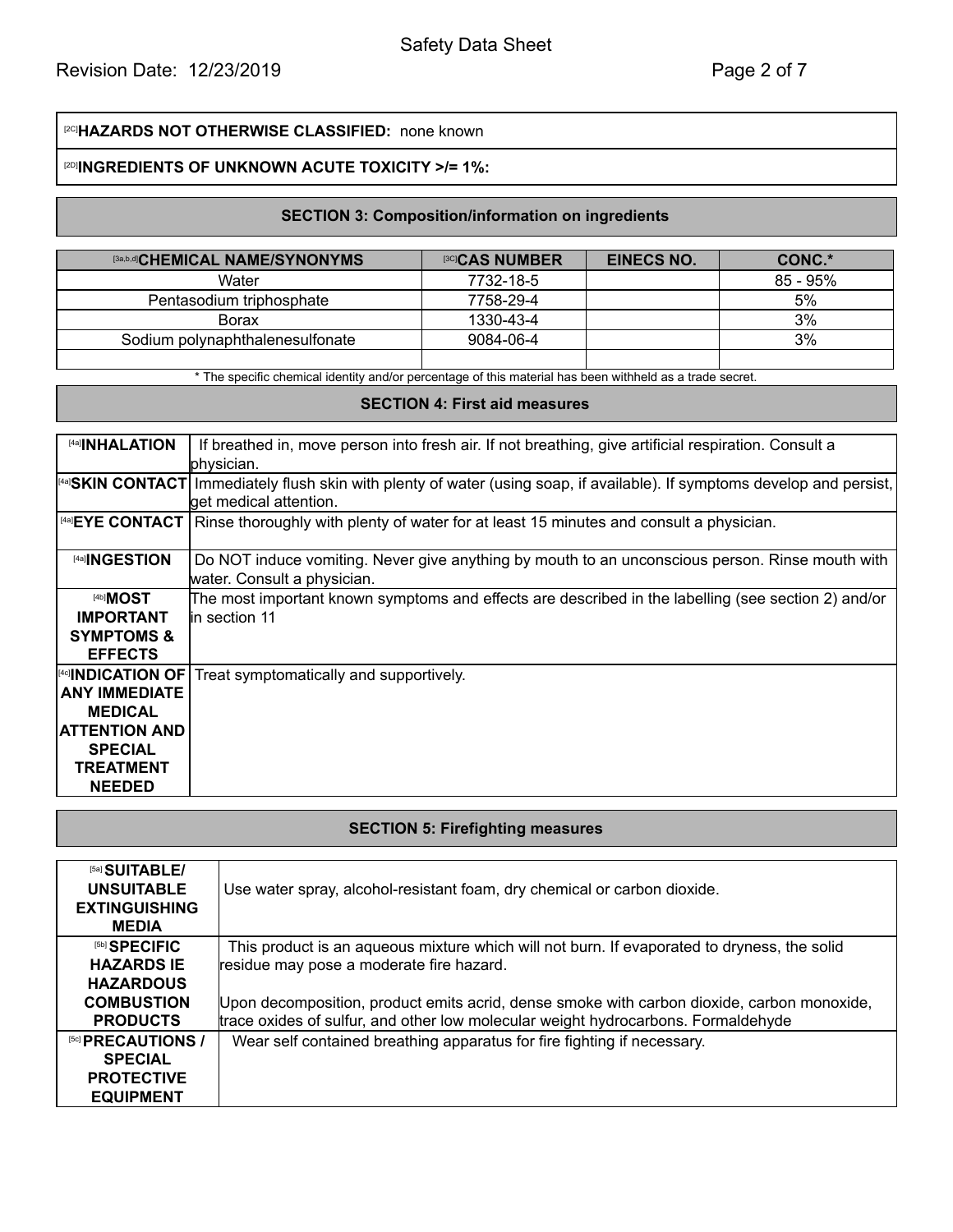### **SECTION 6: Accidental release measures**

| [6a] PERSON               | Wear suitable protective clothing, gloves and eye/face protection.                                    |
|---------------------------|-------------------------------------------------------------------------------------------------------|
| PRECAUTIONS,              |                                                                                                       |
| <b>PPE, EMERGENCY</b>     |                                                                                                       |
| <b>PROCEDURES</b>         |                                                                                                       |
| [6a] <b>METHODS &amp;</b> | Contain spillage, wipe up any spilled material and place in container for disposal according to local |
| <b>MATERIALS OF</b>       | regulations. Prevent material from entering storm sewers or waterways.                                |
| <b>CONTAINMENT &amp;</b>  |                                                                                                       |
| <b>CLEANING</b>           |                                                                                                       |
|                           |                                                                                                       |

# **SECTION 7: Handling and storage**

| <b>TAI PRECAUTIONS</b><br><b>FOR SAFE</b><br><b>HANDLING</b> | Avoid contact with skin and eyes.                                                                                                                                                       |
|--------------------------------------------------------------|-----------------------------------------------------------------------------------------------------------------------------------------------------------------------------------------|
| <b>SAFE STORAGE</b>                                          | <b>ITHICONDITIONS FOR Keep container tightly closed and in a cool, well-ventilated place away from incompatible</b><br>materials. Manufacturer recommends storing above 4.4 °C (40 °F). |

# **SECTION 8: Exposure controls/personal protection**

| [8a] COMPONENT | PEL/<br><b>TWA/</b><br><b>STEL</b> | <b>CONTROL</b><br><b>PARAMETERS</b>   | <b>BASIS (ACGIH, OSHA</b><br>ETC) | <b>NOTES</b> |
|----------------|------------------------------------|---------------------------------------|-----------------------------------|--------------|
| <b>Borax</b>   | <b>TWA</b>                         | $2$ mg/m $3$<br>Inhalable<br>fraction | <b>ACGIH TLV</b>                  |              |
| <b>Borax</b>   | <b>STEL</b>                        | $6$ mg/m $3$<br>Inhalable<br>fraction | <b>ACGIH TLV</b>                  |              |

| [8b] <b>VENTILATION</b> /<br><b>ENGINEERING</b><br><b>CONTROLS</b> | Facilities storing or utilizing this material should be equipped with an eyewash and hand washing<br>facilities. Use adequate general or local exhaust ventilation to keep airborne concentrations below<br>the permissible exposure limits. |
|--------------------------------------------------------------------|----------------------------------------------------------------------------------------------------------------------------------------------------------------------------------------------------------------------------------------------|
| <b>BciRESPIRATORY</b><br><b>PROTECTION</b>                         | Where risk assessment shows air-purifying respirators are appropriate use a full-face respirator<br>with multi purpose combination (US) or type ABEK (EN 14387) respirator cartridges as a backup<br>to engineering controls.                |
|                                                                    | <sub>[80</sub> <b>SKIN PROTECTION</b>  Wear appropriate protective gloves to prevent skin exposure. Material: Nitrile rubber<br>Minimum layer thickness: 0.4 mm                                                                              |
|                                                                    | $ _{[8a]}$ EYE PROTECTION Wear appropriate protective eyeglasses. Use equipment for eye protection tested and approved<br>under appropriate government standards such as NIOSH (US) or EN 166(EU).                                           |
| [8c] <b>CLOTHING</b>                                               | Wear appropriate protective clothing to prevent skin exposure.                                                                                                                                                                               |

# **SECTION 9: Physical and chemical properties**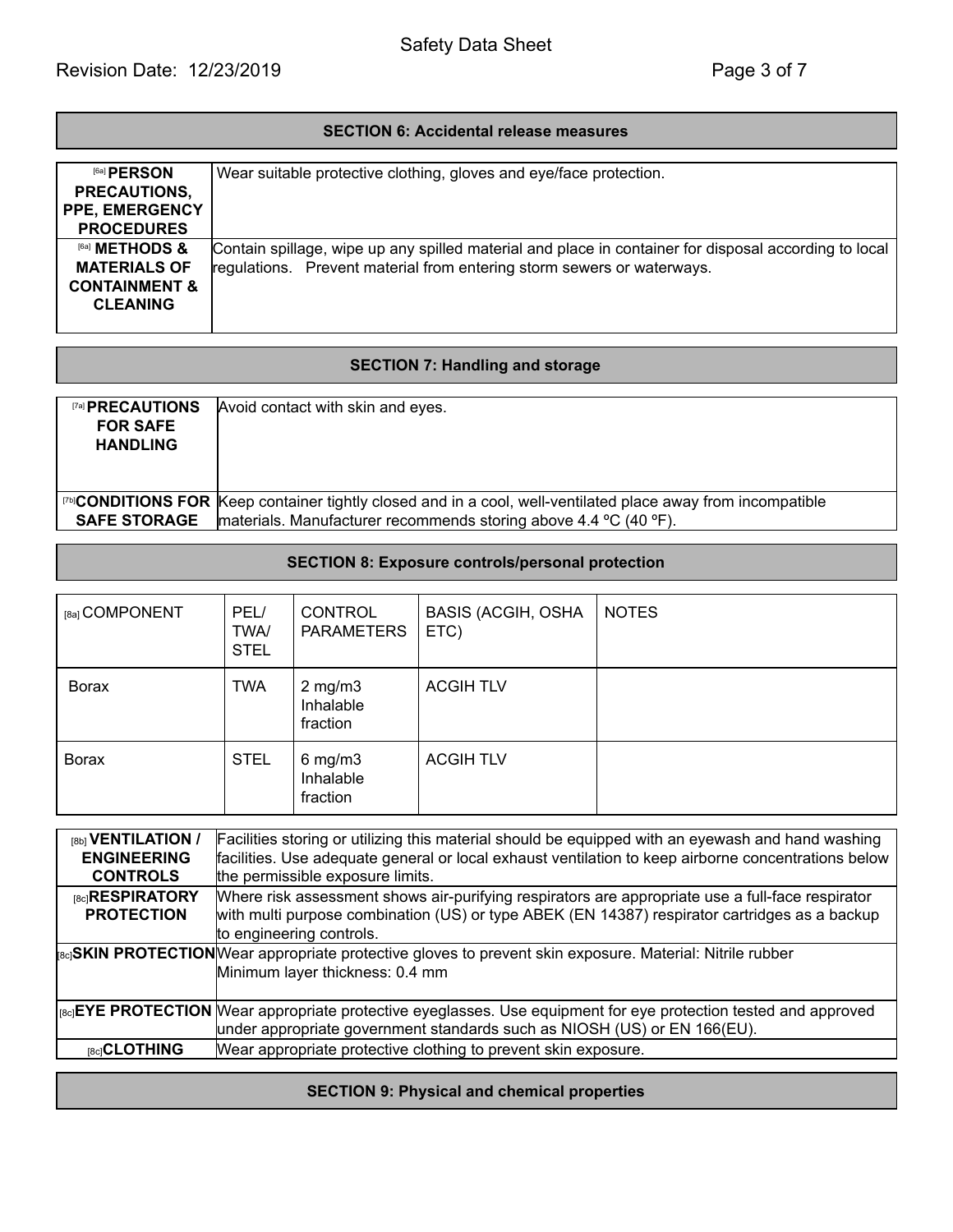# Safety Data Sheet

| [9a] Appearance (physical state, color, | Solid wipe containing | <b>supper/lower flammability or no data available</b> |                      |
|-----------------------------------------|-----------------------|-------------------------------------------------------|----------------------|
| etc.                                    | priming solution      | explosive limits:                                     |                      |
| [9b] <b>Odor</b>                        | bland                 | [9k] Vapor pressure                                   | 43.2 hPa (32.4 mmHg) |
|                                         |                       |                                                       | at 20.0 °C (68.0 °F) |
|                                         |                       |                                                       | 58.7 hPa (44.0 mmHg) |
|                                         |                       |                                                       | at 25.0 °C (77.0 °F) |
| <b>[9c]Odor threshold</b>               | no data available     | <b>pay Vapor density</b>                              | no data available    |
| $[9d]$ pH                               | no data available     | [9m] Relative Density                                 | no data available    |
|                                         |                       |                                                       |                      |
| [9e]]Melting point/freezing point       | no data available     | $_{[9n]}$ Solubility (in H <sub>2</sub> O)            | miscible             |
| Initial boiling point and boiling       | no data available     | <b>[90] Partition coefficient:</b>                    | no data available    |
| range                                   |                       | n-octanol/water                                       |                      |
| <sup>19</sup> JFlash point              | no data available     | [9p]Auto-ignition temperature                         | no data available    |
| <b>Ing Evaporation rate</b>             | no data available     | [9q]Decomposition                                     | no data available    |
|                                         |                       | temperature                                           |                      |
| <b>In Flammability (solid, gas)</b>     | no data available     | <b>p</b> riviscosity                                  | no data available    |
|                                         |                       |                                                       |                      |
|                                         |                       |                                                       |                      |

# **SECTION 10: Stability and reactivity**

| <b>ITOal REACTIVITY</b>            | This product may react with strong oxidizing agents.  |
|------------------------------------|-------------------------------------------------------|
| [10b] CHEMICAL                     | Stable under recommended storage conditions           |
| <b>STABILITY</b>                   |                                                       |
| <b><i>ING</i></b> POSSIBILITIES OF | Will not occur                                        |
| <b>HAZARDOUS</b>                   |                                                       |
| <b>REACTIONS</b>                   |                                                       |
| ™© CONDITIONS TO                   | Ignition sources, excess heat, incompatible materials |
| <b>AVOID</b>                       |                                                       |
| <b>[10e] INCOMPATIBLE</b>          | This product may react with strong oxidizing agents.  |
| <b>MATERIALS</b>                   |                                                       |
| ™ HAZARDOUS                        | Other decomposition products - no data available      |
| <b>DECOMPOSITION</b>               | In the event of fire: see section 5                   |
| <b>PRODUCTS</b>                    |                                                       |

# **SECTION 11: Toxicological information**

| <b>I [11a] LIKELY ROUTES</b><br><b>OF EXPOSURE</b> | INHALATION: is not expected if proper ventilation or personal protective equipment is used while<br>working with this product<br>INGESTION: Ingestion is not expected if proper industrial hygiene practices are followed, including<br>no eating, drinking, or smoking while working with chemicals<br>SKIN: is not expected if proper personal protective equipment (gloves and protective clothing) is<br>used while working with this product<br>EYE CONTACT: is not expected if proper personal protective equipment (safety glasses or<br>goggles) is used while working with this product |
|----------------------------------------------------|--------------------------------------------------------------------------------------------------------------------------------------------------------------------------------------------------------------------------------------------------------------------------------------------------------------------------------------------------------------------------------------------------------------------------------------------------------------------------------------------------------------------------------------------------------------------------------------------------|
| [11b] SYMPTOMS                                     | INHALATION: may be irritating to the respiratory system                                                                                                                                                                                                                                                                                                                                                                                                                                                                                                                                          |
| <b>RELATED TO</b>                                  | INGESTION: may cause gastrointestinal irritation, nausea, vomiting, diarrhea                                                                                                                                                                                                                                                                                                                                                                                                                                                                                                                     |
| PHYSICAL,                                          | SKIN: Prolonged and or repeated skin contact with this product may cause irritation/dermatitis.                                                                                                                                                                                                                                                                                                                                                                                                                                                                                                  |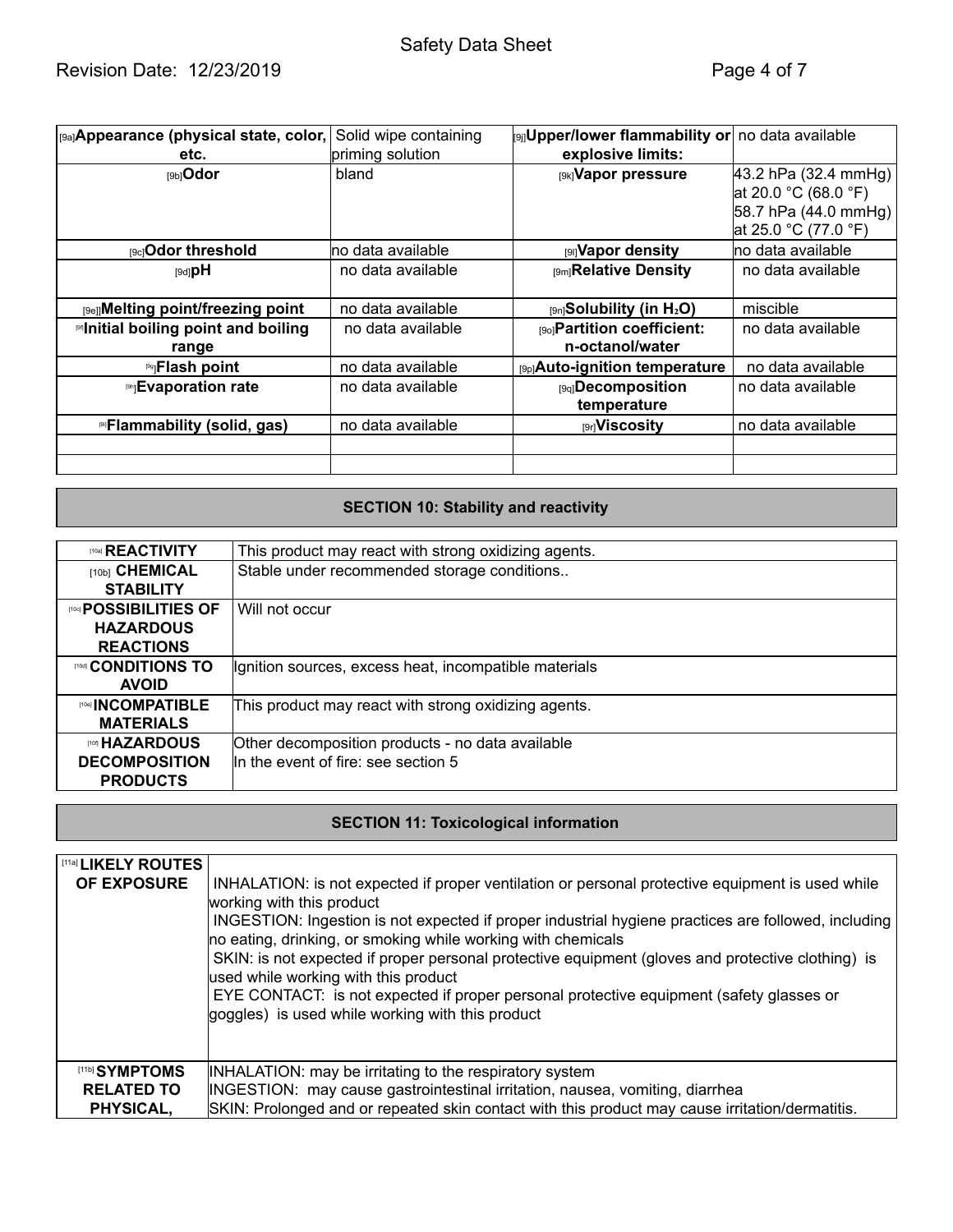|                        | <b>CHEMICAL &amp; TOXIC</b> EYE CONTACT: The primer may be severely irritating to the eyes.                                  |
|------------------------|------------------------------------------------------------------------------------------------------------------------------|
| <b>CHARACTERISTICS</b> |                                                                                                                              |
| [11d] <b>DELAYED</b> / | Reproductive toxicity: no data available                                                                                     |
| <b>IMMEDIATE</b>       | Specific target organ toxicity - single exposure: Irritation to the skin.                                                    |
| EFFECTS,               | Specific target organ toxicity - repeated exposure: To skin causes irritation                                                |
|                        | <b>CHRONIC EFFECTS</b> Aspiration hazard: no data available                                                                  |
| <b>FROM</b>            |                                                                                                                              |
| <b>SHORT/LONG</b>      |                                                                                                                              |
| <b>TERM EXPOSURE</b>   |                                                                                                                              |
| [11D] NUMERICAL        | <b>ACUTE TOXICITY ESTIMATES: none known</b>                                                                                  |
| <b>MEASURES OF</b>     |                                                                                                                              |
| <b>TOXICITY</b>        | Acute toxicity (BORAX)                                                                                                       |
|                        | D50 Oral - rat - 2660 mg/kg                                                                                                  |
|                        | C50 Inhalation - rat - 4 h - 0.002 mg/l                                                                                      |
|                        | D50 Dermal - rabbit - 1055 mg/kg                                                                                             |
| $[11e]$                | Carcinogenicity:                                                                                                             |
|                        | <b>CARCINOGENICITY</b> IARC: - No component of this product present at levels greater than or equal to 0.1% is identified as |
|                        | a known or anticipated carcinogen by IARC.                                                                                   |
|                        | NTP: No component of this product present at levels greater than or equal to 0.1% is identified as a                         |
|                        | known or anticipated carcinogen by NTP.                                                                                      |
|                        | OSHA: No component of this product present at levels greater than or equal to 0.1% is identified as                          |
|                        |                                                                                                                              |
|                        | carcinogen or potential carcinogen by OSHA.                                                                                  |

## **SECTION 12: Ecological information**

| [12a] <b>ECOTOXICITY</b>                                                                           | Toxicity to fish LC50 - No data available<br>Toxicity to daphnia and other aquatic invertebrates: No data available<br>Toxicity to algae EC50 - No data available |
|----------------------------------------------------------------------------------------------------|-------------------------------------------------------------------------------------------------------------------------------------------------------------------|
| [12b]PERSISTENCE<br><b>AND</b><br><b>DEGRADABILITY</b>                                             | No data available                                                                                                                                                 |
| <sup>[12c]</sup> BIOACCUMULATI   No data available<br><b>VE POTENTIAL</b>                          |                                                                                                                                                                   |
| <sup>[[12d]</sup> MOBILITY IN SOIL   No data available                                             |                                                                                                                                                                   |
| <sup>[[12e]</sup> OTHER ADVERSE   No data available<br><b>EFFECTS (OZONE</b><br><b>LAYER ETC.)</b> |                                                                                                                                                                   |

## **SECTION 13: Disposal considerations**

[13] Dispose of in accordance to Federal, state and local governmental regulations. This primer contains phosphates. Contaminated Packaging Disposal: Dispose of in accordance to Federal, state and local governmental regulations. This primer contains phosphates.

## **SECTION 14: Transport information**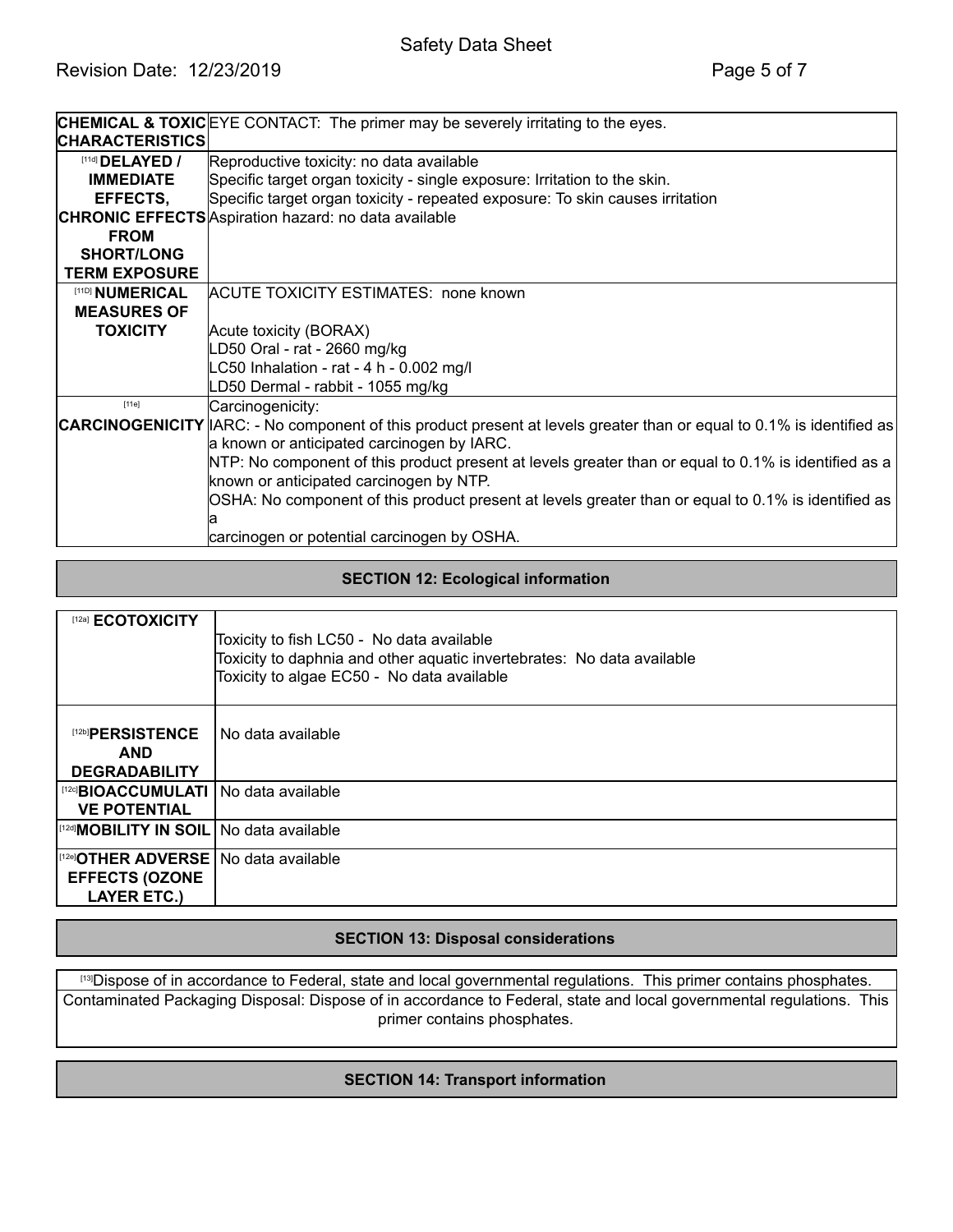# Safety Data Sheet

# Revision Date: 12/23/2019 **Page 6 of 7**

| [14a] <b>UN/NA</b>          | [14b] UN/NA PROPER<br><b>SHIPPING NAME</b>                  | [14ca] TRANSPORT HAZARD<br><b>CLASS</b> | [14d] <b>PACKING GROUP</b> |
|-----------------------------|-------------------------------------------------------------|-----------------------------------------|----------------------------|
| none                        | not regulated                                               | none                                    | none                       |
|                             |                                                             |                                         |                            |
| <b>US DOT/IATA</b>          | Non Hazardous and Not restricted for transport              |                                         |                            |
| [14d] <b>ENVIRONMENTAL</b>  | Marine Pollutant: no                                        |                                         |                            |
| <b>HAZARDS</b>              |                                                             |                                         |                            |
| [14f] <b>BULK TRANSPORT</b> | <b>IMDG:</b> Non Hazardous and Not restricted for transport |                                         |                            |
| (MARPOL 73/78/IBC CODE)     |                                                             |                                         |                            |
| [14g]SPECIAL PRECAUTIONS    | none known                                                  |                                         |                            |

## **SECTION 15: Regulatory information**

| EU<br>This safety datasheet complies with the requirements of Regulation (EC) No. 1907/2006.              |                                                                   |  |  |
|-----------------------------------------------------------------------------------------------------------|-------------------------------------------------------------------|--|--|
| 15.1 Safety, health and environmental<br>regulations/legislation specific for the<br>substance or mixture | No data available                                                 |  |  |
| <b>15.2 Chemical Safety Assessment</b>                                                                    | For this product a chemical safety assessment was not carried out |  |  |

# **US**

| <b>TSCA</b>                                  | The components in this mixture are listed on the US inventory.              |
|----------------------------------------------|-----------------------------------------------------------------------------|
| <b>OSHA</b>                                  | This document has been prepared in accordance with the SDS requirements     |
|                                              | lof the OSHA Hazard Communication Standard.                                 |
| <b>SARA SECTION 302 EXTREMELY</b>            | No chemicals in this material are subject to the reporting requirements of  |
| <b>HAZARDOUS SUBSTANCES</b>                  | SARA Title III, Section 302.                                                |
| The following components are subject to none |                                                                             |
| reporting levels established by SARA         |                                                                             |
| <b>Title III, Section 313</b>                |                                                                             |
| Sara 311/312 Hazards                         | Acute Health Hazard,                                                        |
| <b>Massachusetts Right To Know</b>           | 1330-43-4 BORON SODIUM OXIDE                                                |
| <b>Components</b>                            | 7758-29-4 * SODIUM PHOSPHATE, TRIBASIC                                      |
| Pennsylvania Right To Know                   | 1330-43-4 BORON SODIUM OXIDE (B4NA2O7)                                      |
| <b>Components</b>                            | 7758-29-4 TRIPHOSPHORIC ACID, PENTASODIUM SALT                              |
| <b>New Jersey Right To Know Components</b>   | none                                                                        |
| <b>California Prop. 65 Components</b>        | This product does not contain any chemicals known to State of California to |
|                                              | cause cancer, birth defects, or any other reproductive harm.                |
| <b>REACH SVHC chemicals &gt; 0.1%</b>        | 4-Nonylphenol, branched and linear, ethoxylated                             |
| Potential SVHC chemicals >0.1% that          | Boric acid (CAS No.: 10043, 11113-50-1)                                     |
| could be present                             | Disodium tetraborate, anhydrous (CAS No.: 1303-96-4, 1330-43-4,             |
|                                              | 12179-04-3)                                                                 |
|                                              | Diboron trixoide (CAS No.: 1303-86-2)                                       |
|                                              | Sodium perborate; perboric acid, sodium salt                                |
|                                              | Sodium peroxometaborate (CAS no.: 7632-04-4)                                |